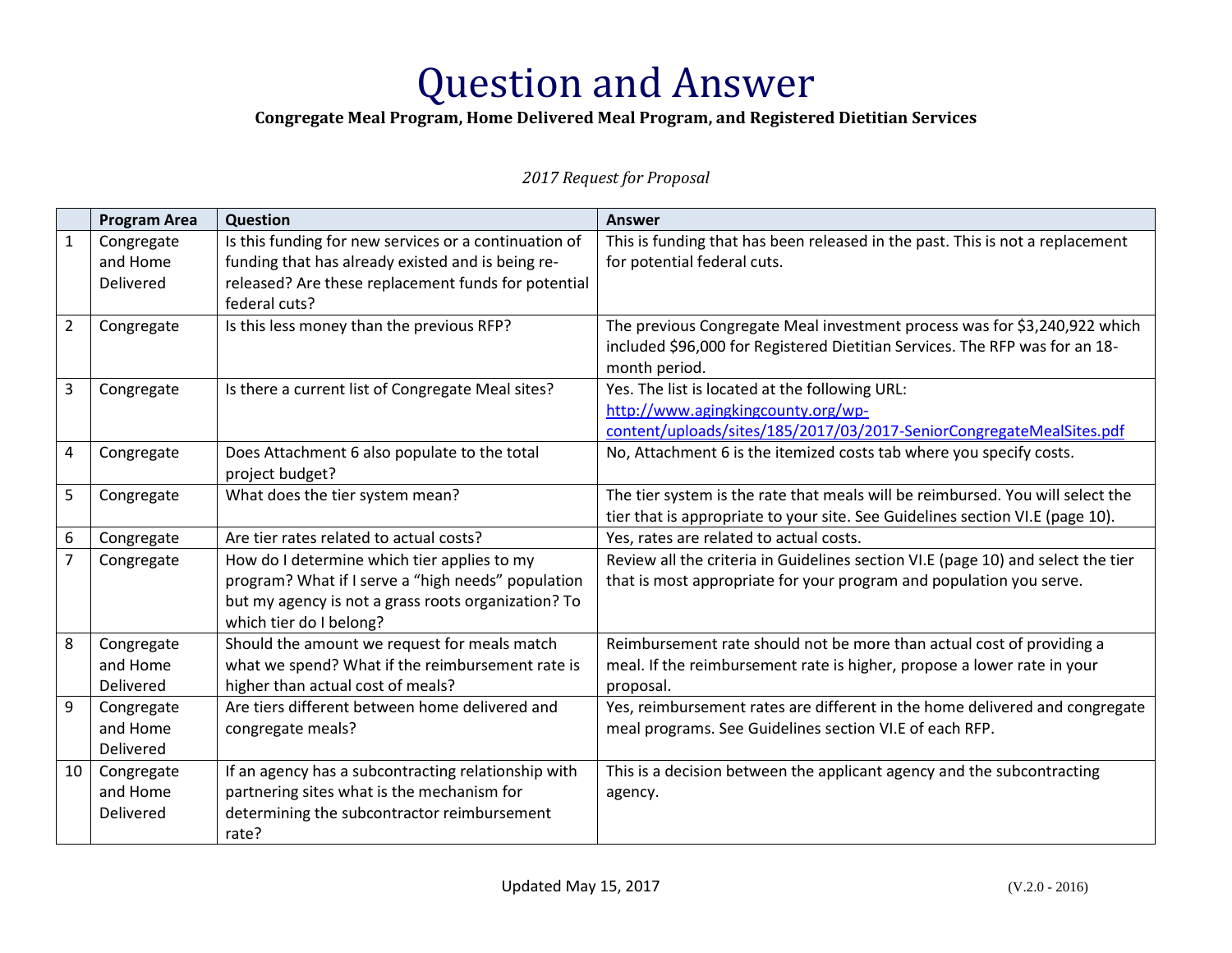### **Congregate Meal Program, Home Delivered Meal Program, and Registered Dietitian Services**

|    | <b>Program Area</b> | Question                                              | <b>Answer</b>                                                                   |
|----|---------------------|-------------------------------------------------------|---------------------------------------------------------------------------------|
| 11 | Congregate          | Will you be penalized if your proposal indicates you  | No. Program sustainability is a key element in the RFP. See Guidelines section  |
|    |                     | have the ability to provide the service without the   | VI.E (page 11). Meal programs are expected to continue serving meals if all     |
|    |                     | RFP funds?                                            | RFP funds are used before the contract period ends.                             |
| 12 | Congregate          | If majority of participants are of a focus population | All meals will be reimbursed at the same rate for all participants attending    |
|    |                     | and have a tier rate, are meals served to             | the meal site.                                                                  |
|    |                     | participants of non-focus populations reimbursed at   |                                                                                 |
|    |                     | the same or different rate?                           |                                                                                 |
| 13 | Congregate          | If a meal program serves 40% Vietnamese and 60%       | Select the tier that is appropriate for the majority of the population you      |
|    |                     | non-Vietnamese, would it be better to ask for the     | intend to serve. You may also attend a help session for more information.       |
|    |                     | Tier 1 rate?                                          |                                                                                 |
| 14 | Congregate          | How would tier structure work for a site that hosts   | If your meal program focuses on various populations on different days of the    |
|    |                     | different populations on different days?              | week, separate the meal site in another row in the Summary of Proposed          |
|    |                     |                                                       | Deliverables (Attachment 3, page 28) and in another worksheet in the            |
|    |                     |                                                       | Proposed Site Detail Excel workbook (as shown on Attachment 5, page 30).        |
| 15 | Congregate          | If agency has RD services internally, but has sites   | Indicate your need for RD services in the Program Design Description,           |
|    |                     | needing ADS funded RD services, would they be         | question 5. See Application Instructions and Materials section III.A (page 20). |
|    |                     | able to indicate the need? Where in the application   | Criteria for receiving RD services is in Guidelines section VI.G (page 11).     |
|    |                     | would I describe this need?                           | Mainstream organizations are expected to have access to their own RD and        |
|    |                     |                                                       | provide oversight to their partner organizations, as needed.                    |
| 16 | Congregate          | Would an application be at a disadvantage if there    | Collaborations and subcontracting is worth 15%. See Application Instructions    |
|    | and Home            | is no subcontracting relationship?                    | and Materials section III.C (pages 21-22) in Congregate Meals and Home          |
|    | Delivered           |                                                       | Delivered Meals RFPs) Answering part A only is worth 15% and answering          |
|    |                     |                                                       | both A and B is still worth 15%.                                                |
| 17 | Home                | Are there definitions for "special diets" for home    | Examples of a "special diet" is listed in Guidelines section VI.B (page 9).     |
|    | Delivered           | delivered meals?                                      | Agencies will state nutrient reference point on menu analysis for special diets |
|    |                     |                                                       | that have nutrient values differing from the Dietary Reference Intake (DRI)     |
|    |                     |                                                       | value. See Attachment 9 (page 35) for DRI values.                               |
| 18 | All                 | How does RFP funding compare to current funding       | There is an increase in funding for RD services and flat funding for            |
|    |                     | and number of contractors?                            | Congregate and Home Delivered Meals. We currently contract with 13              |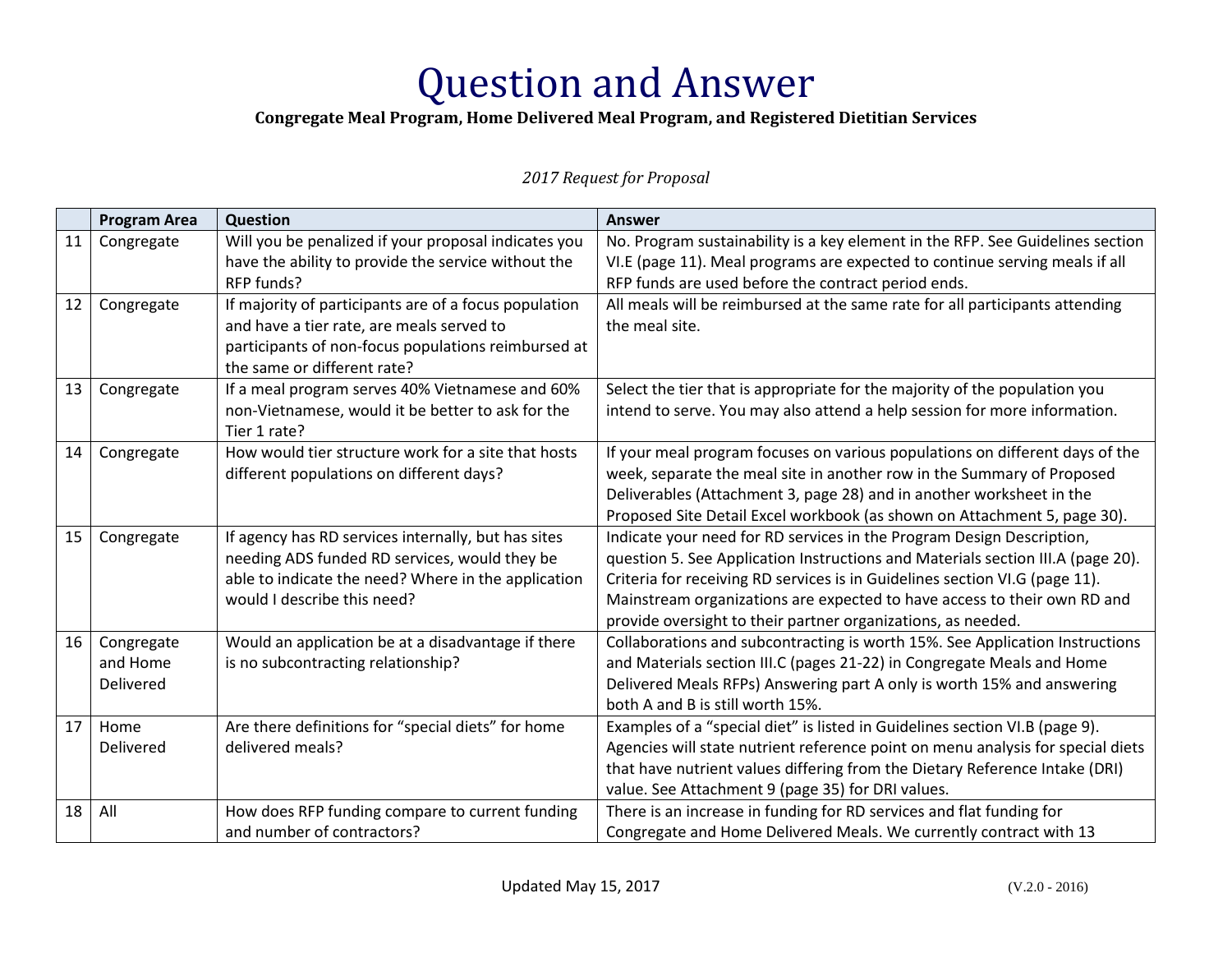### **Congregate Meal Program, Home Delivered Meal Program, and Registered Dietitian Services**

|    | <b>Program Area</b> | Question                                                         | <b>Answer</b>                                                                   |
|----|---------------------|------------------------------------------------------------------|---------------------------------------------------------------------------------|
|    |                     |                                                                  | agencies, have 46 congregate meal sites, two Home Delivered Meals               |
|    |                     |                                                                  | contracts, and one contract for RD services.                                    |
| 19 | Congregate          | Given flat funding and increased rates, what                     | Propose the number of meals that make sense based on your agency's              |
|    |                     | numbers should be proposed?                                      | capacity to serve the population you intend to serve.                           |
| 20 | Congregate          | Is ADS ok with serving fewer participants?                       | ADS considered many factors when increasing the reimbursement rate (see         |
|    |                     |                                                                  | also question 22). ADS would like to provide high quality meals to program      |
|    |                     |                                                                  | participants with a focus on serving those with the greatest need. Agencies     |
|    |                     |                                                                  | may need to have funds from other sources to serve participants.                |
| 21 | Congregate          | Does a site have to meet meals/day, days/week<br>requirement?    | This is a requirement of the applicant agency, not per meal site.               |
| 22 | Congregate          | How did ADS determine the meal rate?                             | We reviewed the agency budgets of current contracted providers with             |
|    |                     |                                                                  | respect to the reimbursement rate. We also consulted with our counterparts      |
|    |                     |                                                                  | across the state and gathered information on what they reimbursed their         |
|    |                     |                                                                  | agencies. Reimbursement is not intended to cover the full cost of the meal.     |
| 23 | Home                | How will the under 60 funding for home delivered                 | The review committee will make recommendations about allocations based          |
|    | Delivered           | meals be allocated?                                              | on program proposals. Indicate the number and type of meals you would like      |
|    |                     |                                                                  | to serve on the Summary of Proposed Deliverables (Attachment 3, page 28)        |
|    |                     |                                                                  | and on the Proposed Program Budget (Attachment 6, page 31).                     |
| 24 | <b>RD Services</b>  | Is the expectation of overseeing 25 sites for RD an<br>increase? | No. It is the same expectation as in the previous RFP for this service.         |
| 25 | Congregate          | Why is one of the qualifiers for RD services "not                | It has been challenging for programs without direct ownership to comply         |
|    | and RD              | having direct ownership" of meal site or facility?               | with food safety and safe food handling practices.                              |
|    | <b>Services</b>     |                                                                  |                                                                                 |
| 26 | Congregate          | What are the programs that qualify for RD services?              | See answer to question #15. Sites do not have to meet all criteria to be        |
|    | and RD              | Do you need to have all criteria to qualify for RD               | considered.                                                                     |
|    | Services            | services?                                                        |                                                                                 |
| 27 | Congregate          | In collaborations and subcontracting for sections A              | Section A refers to collaborations for service provision or referrals which may |
|    | and Home            | and B, does this mean you need a formal contract?                | have a formal contract. Section B refers to subcontracting, which will have a   |
|    | Delivered           |                                                                  | formal contract, including Partnership Expectations (Attachment 12, page 37     |
|    |                     |                                                                  | in Congregate and Attachment 11, page 37 in Home Delivered). An                 |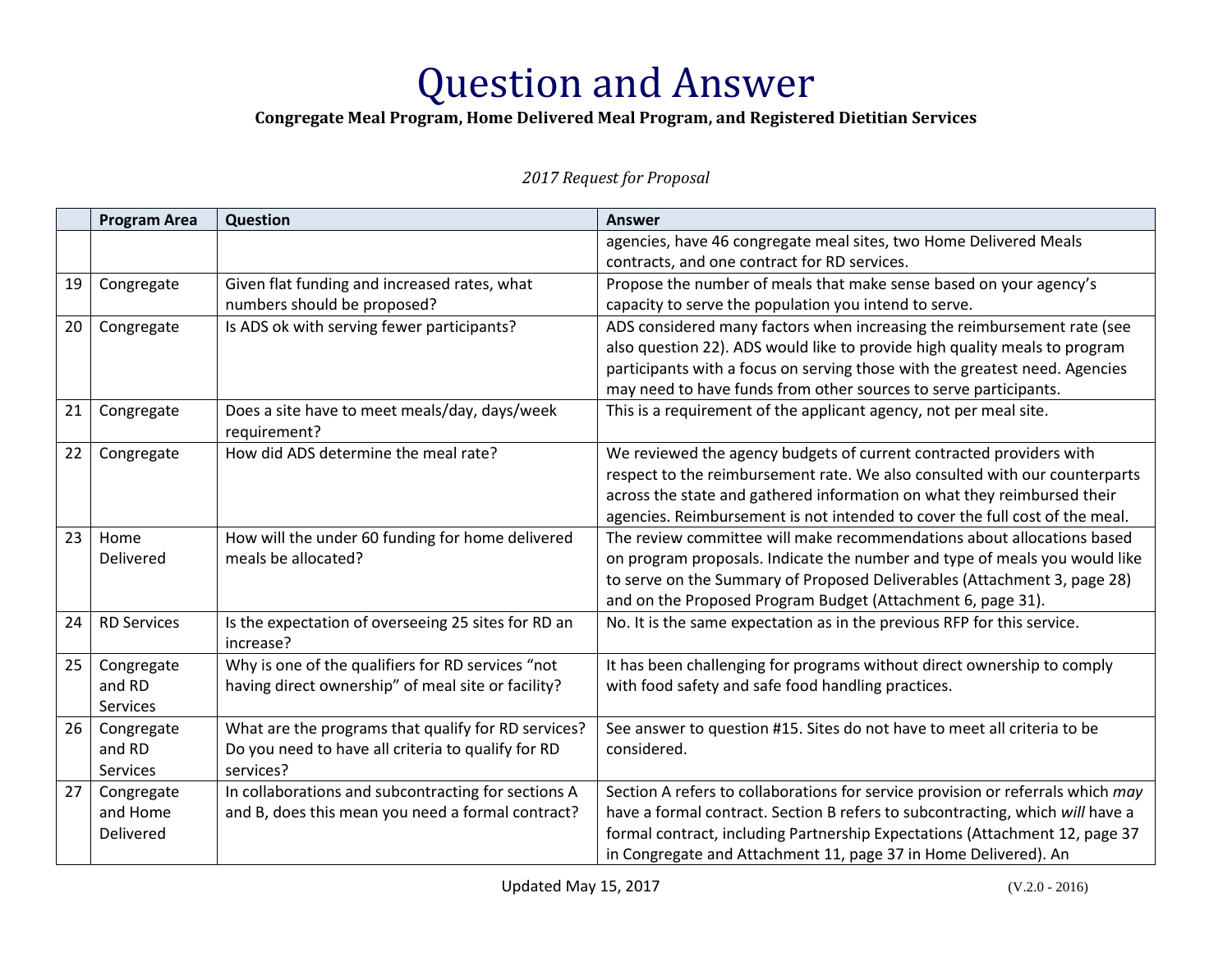### **Congregate Meal Program, Home Delivered Meal Program, and Registered Dietitian Services**

|    | <b>Program Area</b>                        | Question                                                                                                                       | <b>Answer</b>                                                                                                                                                                                                                                                                                                                                                                              |
|----|--------------------------------------------|--------------------------------------------------------------------------------------------------------------------------------|--------------------------------------------------------------------------------------------------------------------------------------------------------------------------------------------------------------------------------------------------------------------------------------------------------------------------------------------------------------------------------------------|
|    |                                            |                                                                                                                                | agreement between agencies should include elements in Partnership<br>Expectations (Attachment 12).                                                                                                                                                                                                                                                                                         |
| 28 | Congregate<br>and Home<br><b>Delivered</b> | What is a collaboration versus a subcontractor<br>relationship?                                                                | Any monetary exchange differentiates a collaborator from a<br>contractor/subcontractor. Agencies with a collaboration relationship may<br>work together or refer clients to each other for seamless service delivery with<br>no monetary exchange. If there is any monetary exchange, the applicant<br>agency will hold the contract and distribute funds to the subcontracting<br>agency. |
| 29 | Congregate                                 | Do you need to describe every subcontracting<br>relationship with every meal site if subcontracting<br>with multiple agencies? | Describe the relationship(s) in the context of your program and if/how they<br>differ from subcontracted agency to subcontracted agency.                                                                                                                                                                                                                                                   |
| 30 | Congregate<br>and Home<br>Delivered        | Should all in-kind costs be included in the proposed<br>budget, including volunteers?                                          | Yes, include all in-kind.                                                                                                                                                                                                                                                                                                                                                                  |
| 31 | Congregate                                 | Must the budget worksheet for congregate meals<br>be in an excel format?                                                       | Due to the complexity of multiple sites, it is best to submit in an excel format.                                                                                                                                                                                                                                                                                                          |
| 32 | Congregate                                 | Should subcontracts of subcontracts be included in<br>site budgets?                                                            | Yes, all meal sites should be included in the site budget.                                                                                                                                                                                                                                                                                                                                 |
| 33 | Congregate                                 | If a subcontractor of a subcontractor wants to<br>contract directly with an agency, is this possible?                          | Your agency may contract with any agency. See Partnership Expectations<br>(Attachment 12, page 37).                                                                                                                                                                                                                                                                                        |
| 34 | Congregate<br>and Home<br><b>Delivered</b> | Can donations be used for food supplies?                                                                                       | Yes, donations should be used for program expenses such as food supplies.                                                                                                                                                                                                                                                                                                                  |
| 35 | Congregate                                 | What constitutes limited ability to leverage costs<br>and limited community/association support for Tier<br>3?                 | This refers to an organization's ability to fundraise and get resources from the<br>community to support the meal program.                                                                                                                                                                                                                                                                 |
| 36 | Congregate                                 | Is nutrition transportation something ADS<br>funds/contracts for or is it part of what the meal<br>site does?                  | ADS will hold the contract for the nutrition transportation service.                                                                                                                                                                                                                                                                                                                       |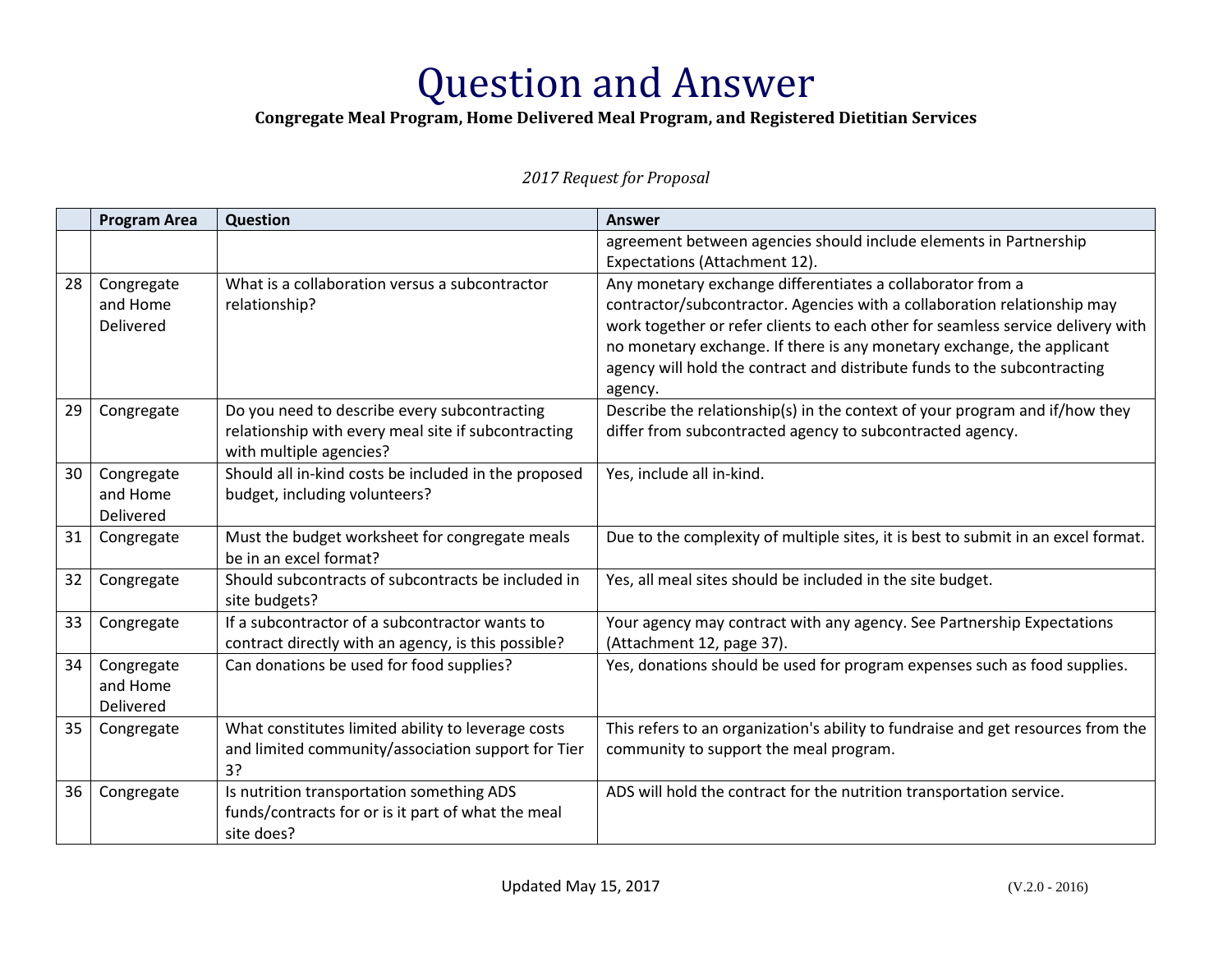### **Congregate Meal Program, Home Delivered Meal Program, and Registered Dietitian Services**

|    | <b>Program Area</b> | <b>Question</b>                                       | <b>Answer</b>                                                                |
|----|---------------------|-------------------------------------------------------|------------------------------------------------------------------------------|
| 37 | Congregate          | Can ADS funded nutrition transportation               | Existing transportation service will not make a program ineligible. ADS will |
|    |                     | supplement already existing service of the meal       | consider all applications for nutrition transportation and select meal sites |
|    |                     | program? Would existing transportation services       | based on need. See Nutrition Transportation Services (Attachment 11, page    |
|    |                     | make the program ineligible for ADS funded            | $36$ ).                                                                      |
|    |                     | nutrition transportation?                             |                                                                              |
| 38 | Congregate          | Will regional coverage for all services be considered | Yes, regional coverage will be considered.                                   |
|    | and Home            | in allocations?                                       |                                                                              |
|    | Delivered           |                                                       |                                                                              |
| 39 | Congregate          | How many current contracts are there for              | See question 18.                                                             |
|    | and Home            | congregate and home delivered meals?                  |                                                                              |
|    | <b>Delivered</b>    |                                                       |                                                                              |
| 40 | Congregate          | How many clients and meals were served for            | 12,600 clients and 372,503 meals were served in the Congregate Meal          |
|    | and Home            | congregate and home delivered meals in 2016?          | program; and 2,455 clients and 468,519 meals in the Home Delivered Meals     |
|    | Delivered           |                                                       | program in 2016.                                                             |
| 41 | Congregate          | Where does ADS funding cycle fall with Catholic       | ADS procures every four years. We do not know CCS's meal cycle.              |
|    |                     | Community Services (CCS) meal cycle?                  |                                                                              |
| 42 | Congregate          | Is the admin rate 15%?                                | Yes, 15% is the maximum rate HSD allows. Your agency's admin rate should     |
|    | and Home            |                                                       | be based on your agency's admin costs.                                       |
|    | Delivered           |                                                       |                                                                              |
| 43 | All                 | What application components are due on May 24?        | Required components can be found in Application section IV "At Application   |
|    |                     |                                                       | Submittal" (page 24, Congregate and Home Delivered Meals and page 20,        |
|    |                     |                                                       | Registered Dietitian Services). Other required documents may need to be      |
|    |                     |                                                       | submitted after minimum screening. See Application section IV "After         |
|    |                     |                                                       | Minimum Eligibility Screening and Determination of a Completed               |
|    |                     |                                                       | Application."                                                                |
| 44 | Congregate          | What is the desired outcome for HSD/ADS of having     | The desired result is service equity for participants, with an emphasis on   |
|    | and Home            | collaborations/subcontracts?                          | serving the focus population in a culturally relevant manner.                |
|    | Delivered           |                                                       |                                                                              |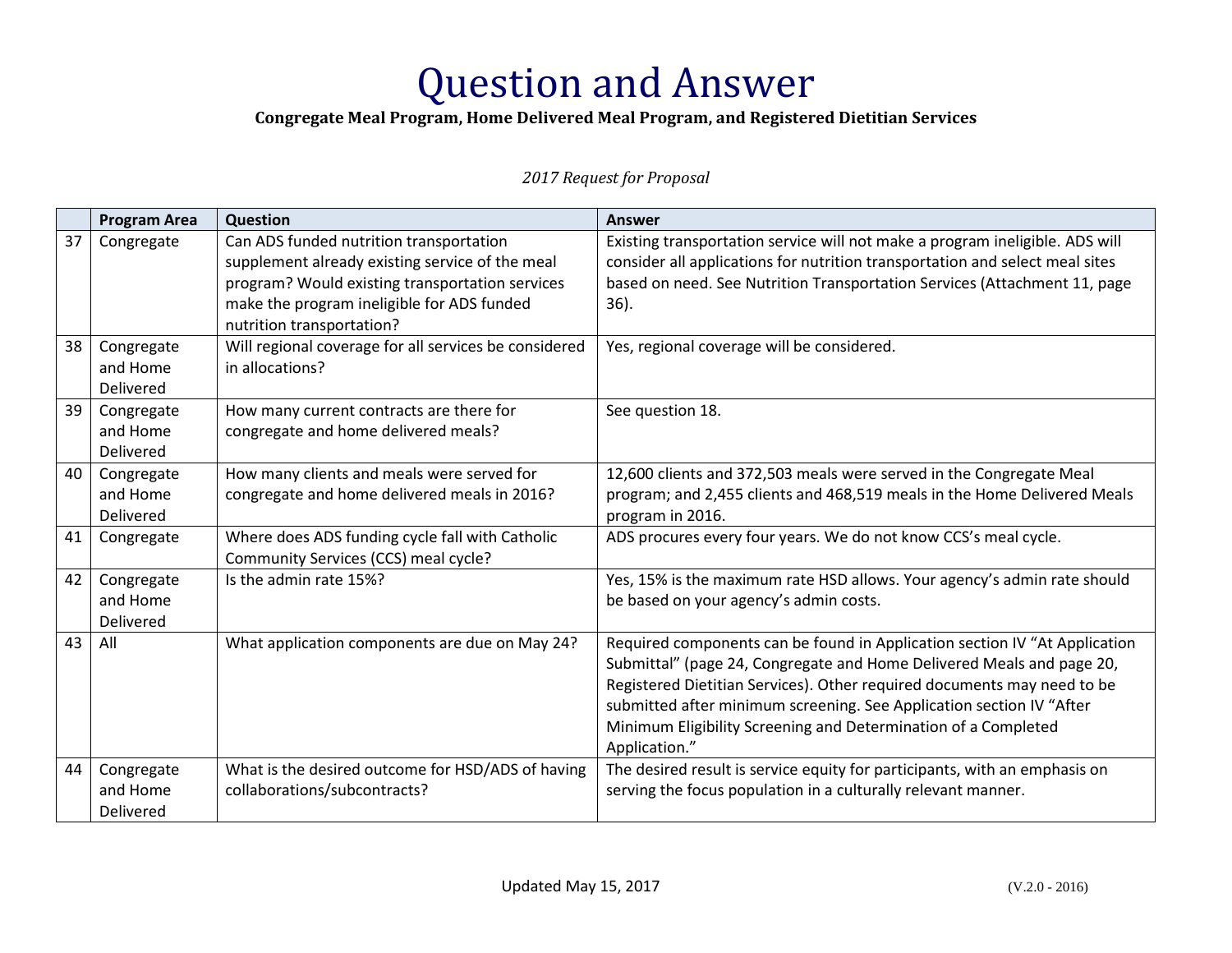### **Congregate Meal Program, Home Delivered Meal Program, and Registered Dietitian Services**

|    | <b>Program Area</b> | Question                                                     | <b>Answer</b>                                                                 |
|----|---------------------|--------------------------------------------------------------|-------------------------------------------------------------------------------|
| 45 | All                 | What's the timeline for eligibility screen and               | Request for financial documents will be emailed no later than May 26.         |
|    |                     | request for financial documents?                             | Agencies will have four business days to provide documents from the date of   |
|    |                     |                                                              | the written request.                                                          |
| 46 | Congregate          | I'm not sure what is meant by an "emerging                   | Emerging population refers to a group of people who have a high need for      |
|    |                     | population" (Tier 3). Please describe.                       | services due to a given circumstance or event. This is commonly seen with     |
|    |                     |                                                              | newly arrived immigrant groups.                                               |
| 47 | Congregate          | I would like to propose a partnership/collaboration          | No, we cannot provide comments on collaborations and partnerships.            |
|    | and Home            | model. Is this something you can comment on?                 |                                                                               |
|    | Delivered           |                                                              |                                                                               |
| 48 | Congregate          | We currently have an existing contract for                   | All current contractors must submit proposals to be considered for funding if |
|    |                     | Congregate meals ending December 31, 2017.                   | they would like to continue services. Contracts awarded through this process  |
|    |                     | Would this be a renewal based on performance and             | will begin January 1, 2018.                                                   |
|    |                     | contractual agreement or would we need to submit             |                                                                               |
|    |                     | a new proposal to continue?                                  |                                                                               |
| 49 | Congregate          | During the information session you mentioned that            | Yes, HSD will award up to 15 contracts for the Congregate meal program. We    |
|    |                     | HSD will award up to 15 proposals for the                    | currently have 13 contracts. We received 15 proposals during the previous     |
|    |                     | Congregate meal program and that you currently               | RFP cycle.                                                                    |
|    |                     | have 12 contracts. How many applications were                |                                                                               |
|    |                     | submitted during the previous RFP cycle?                     |                                                                               |
| 50 | <b>RD Services</b>  | I have a food bank program and would like RD                 | No, the RD Services are for Congregate meal sites selected through the        |
|    |                     | Services. Can I apply to have RD services for my<br>program? | Congregate Meal RFP.                                                          |
| 51 | All                 | I am interested to learn more about the RFPs but             | There will not be an opportunity to attend help sessions beyond the           |
|    |                     | will not be back in town until May 2. Is there an            | scheduled sessions listed in the RFP. The PowerPoint presentation of the      |
|    |                     | opportunity for me to learn more about the RFPs?             | Information Session is available on the HSD Information for Grantees website  |
|    |                     |                                                              | http://www.seattle.gov/humanservices/information-for-grantees/funding-        |
|    |                     |                                                              | opportunities. Questions can also be sent to the RFP Coordinator              |
|    |                     |                                                              | (Angela. Miyamoto@Seattle. Gov) until noon, May 11 and answers will be        |
|    |                     |                                                              | posted on the HSD Information for Grantees website.                           |